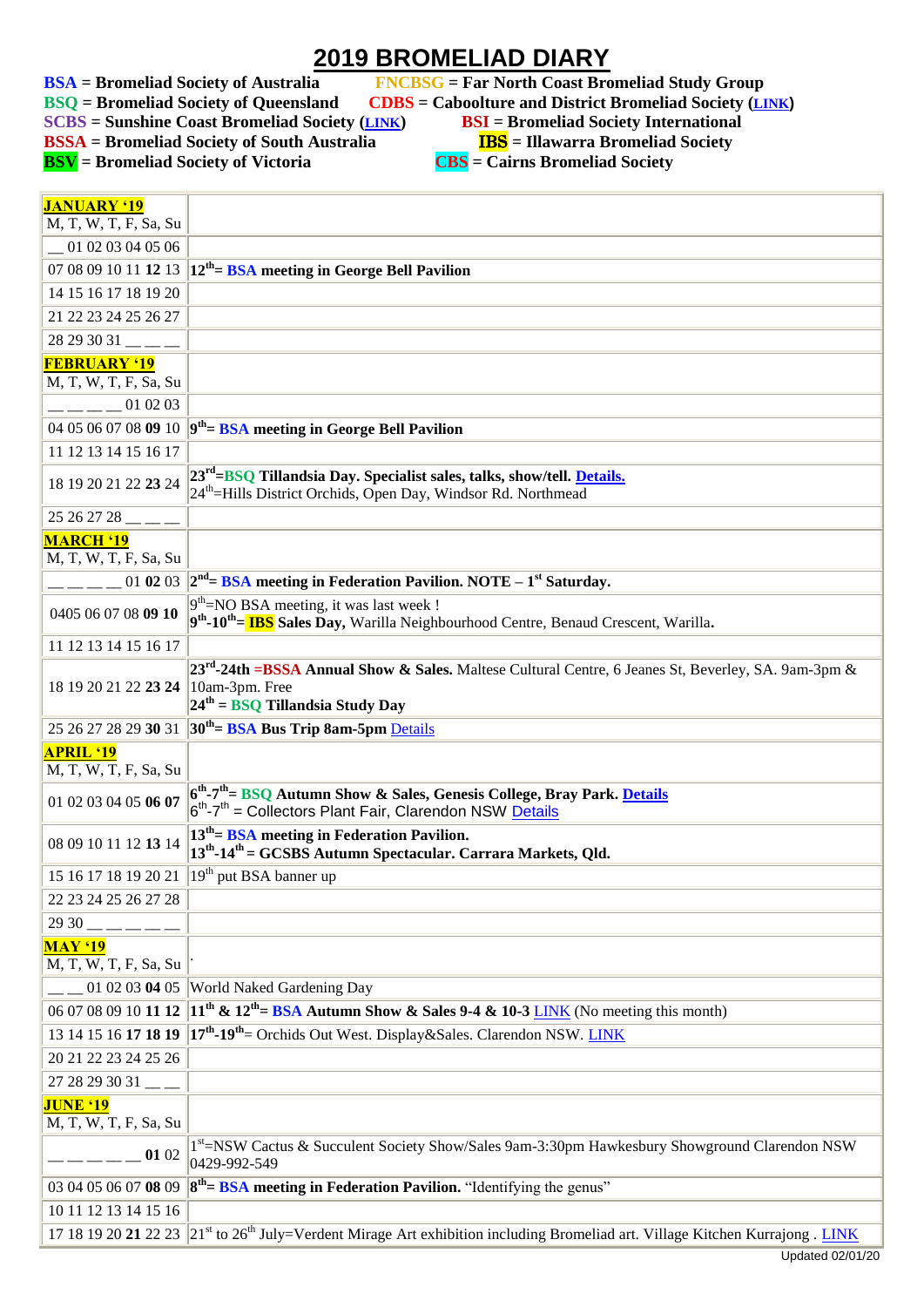| 24 25 26 27 28 29 30        |                                                                                                                                            |
|-----------------------------|--------------------------------------------------------------------------------------------------------------------------------------------|
| <b>JULY '19</b>             |                                                                                                                                            |
| M, T, W, T, F, Sa, Su       |                                                                                                                                            |
|                             | 01 02 03 04 05 06 07 6th&7th=Illawarra Grevillea Park open days. See The Illawarra Grevillea Park/Facebook                                 |
|                             | 13 <sup>th</sup> = BSA meeting in Federation Pavilion. Guest talk on Community Gardens in Retirement Villages by Ian                       |
|                             | Barnett.                                                                                                                                   |
|                             | 13 <sup>th</sup> = Hunter Region Botanic Gardens - Orchid Fair, 10am. See Link ph.02-4987-1655                                             |
| 08 09 10 11 12 13 14        | 13 <sup>th</sup> &14 <sup>th</sup> =Camellia Show, Ravenswood school for girls Gordon. Ph 9988-3280                                        |
|                             | 13th&14th=Illawarra Grevillea Park open days. See The Illawarra Grevillea Park/Facebook                                                    |
|                             | 12 <sup>th</sup> to14 <sup>th</sup> =Qld Garden Expo. Nambour Showgrounds Sunshine Coast                                                   |
| 15 16 17 18 19 20 21        |                                                                                                                                            |
|                             | 22 23 24 25 26 27 28 $ 28^{th}$ Hills District Orchids, Open Day, Windsor Rd. Northmead                                                    |
| $293031$ $\_\_$             |                                                                                                                                            |
| <b>AUGUST '19</b>           |                                                                                                                                            |
| M, T, W, T, F, Sa, Su       |                                                                                                                                            |
| $ -$ 01 02 03 04            |                                                                                                                                            |
|                             |                                                                                                                                            |
| 05 06 07 08 09 10 11        | 10 <sup>th</sup> BSA meeting. Talks and 9am-3pm public mini-Fair by Peter Tristram. Sales closed for Talks and<br>Raffles at 11,12, and 1. |
|                             |                                                                                                                                            |
| 12 13 14 15 16 17 18        |                                                                                                                                            |
| 19 20 21 22 23 24 25        |                                                                                                                                            |
| 26 27 28 29 30 31           |                                                                                                                                            |
| <b>SEPTEMBER '19</b>        |                                                                                                                                            |
| M, T, W, T, F, Sa, Su       |                                                                                                                                            |
| $--- 01$                    |                                                                                                                                            |
|                             | 7 <sup>th</sup> -8 <sup>th</sup> = IBS Spring Show & Sales, 9-4, 9-3, Uniting Church, Russell St, Corrimal.                                |
| 02 03 04 05 06 <b>07 08</b> | $7th$ -29 <sup>th</sup> = Very Big Bromeliad Clearance. Ross Smith, 13 Sydney St Tea Gardens 9am-4pm weekends or ring                      |
|                             | 0438-723-121 week days.                                                                                                                    |
|                             | 09 10 11 12 13 14 15 $14^{th}$ BSA meeting in George Bell Pavilion.                                                                        |
| 16 17 18 19 20 21 22        |                                                                                                                                            |
| 23 24 25 26 27 28 29        | 29 <sup>th</sup> =Hills District Orchids, Open Day, Windsor Rd. Northmead (Mary St not open)                                               |
|                             | 28 <sup>th</sup> -29 <sup>th</sup> =Brom Extravaganza, Wavell Heights Community Hall, Qld 8am-3pm & 9-1pm                                  |
| $30 - - - - - -$            |                                                                                                                                            |
| <b>OCTOBER '19</b>          |                                                                                                                                            |
| M, T, W, T, F, Sa, Su       |                                                                                                                                            |
|                             | 5 <sup>th</sup> -6 <sup>th</sup> =Bromeliad & Foliage Frenzy Show Minibah NSW State School Hall                                            |
| 01 02 03 04 05 06           | 5 <sup>th</sup> 6 <sup>th</sup> 7 <sup>th</sup> Leura Gardens Festival LINK                                                                |
| 07 08 09 10 11 12 13        | $12th$ = BSA meeting in George Bell Pavilion.                                                                                              |
|                             | 11th 12th 13th Leura Gardens Festival LINK                                                                                                 |
|                             | 19th = Hunter District Bromeliad Show & Sales 9am-3pm LINK                                                                                 |
| 14 15 16 17 18 19 20        | 18 <sup>th</sup> -20 <sup>th</sup> =Galston Dist Open Gardens. See LINK                                                                    |
|                             | 17 <sup>th</sup> -20 <sup>th</sup> Golden Broms Conference LINK                                                                            |
|                             | 21 22 23 24 25 26 27 26 <sup>th</sup> & 27 <sup>th</sup> = BSA Spring Show & Sales 9-3 & 10-3 LINK                                         |
| 28 29 30 31                 |                                                                                                                                            |
| <b>NOVEMBER '19</b>         |                                                                                                                                            |
| M, T, W, T, F, Sa, Su       |                                                                                                                                            |
|                             | 2 <sup>nd</sup> -3 <sup>rd</sup> = BSQ Spring Show & Sales, Shooting Complex, Belmont. Details                                             |
| 01 02 03                    | 2 <sup>nd</sup> -3 <sup>rd</sup> = BSSA Extravaganza 9-3 & 10-3. 6 Jeanes Street, Beverley S.A.                                            |
|                             | 2 <sup>nd</sup> -3 <sup>rd</sup> = Fraser Coast Monster Sales Senior Citizens Centre Totness Street Torquay                                |
|                             | 2 <sup>nd</sup> =African Violet and Gresneriad Show, Burwood RSL NSW see www.africanviolet.org.au                                          |
|                             | $9th$ BSA meeting in George Bell Pavilion.                                                                                                 |
| 04 05 06 07 08 09 10        | 9 <sup>th</sup> -10 <sup>th</sup> = <b>BSV</b> Annual Show. See Link<br>9th-10th=Fraser Coast Brom.Soc. Monster Sale                       |
|                             | 9 <sup>th</sup> -10 <sup>th</sup> =Crookwell Garden Festival. www.crookwellgardenfestival.com                                              |
| 11 12 13 14 15 16 17        |                                                                                                                                            |
|                             |                                                                                                                                            |
| 18 19 20 21 22 23 24        |                                                                                                                                            |
| 25 26 27 28 29 30           |                                                                                                                                            |